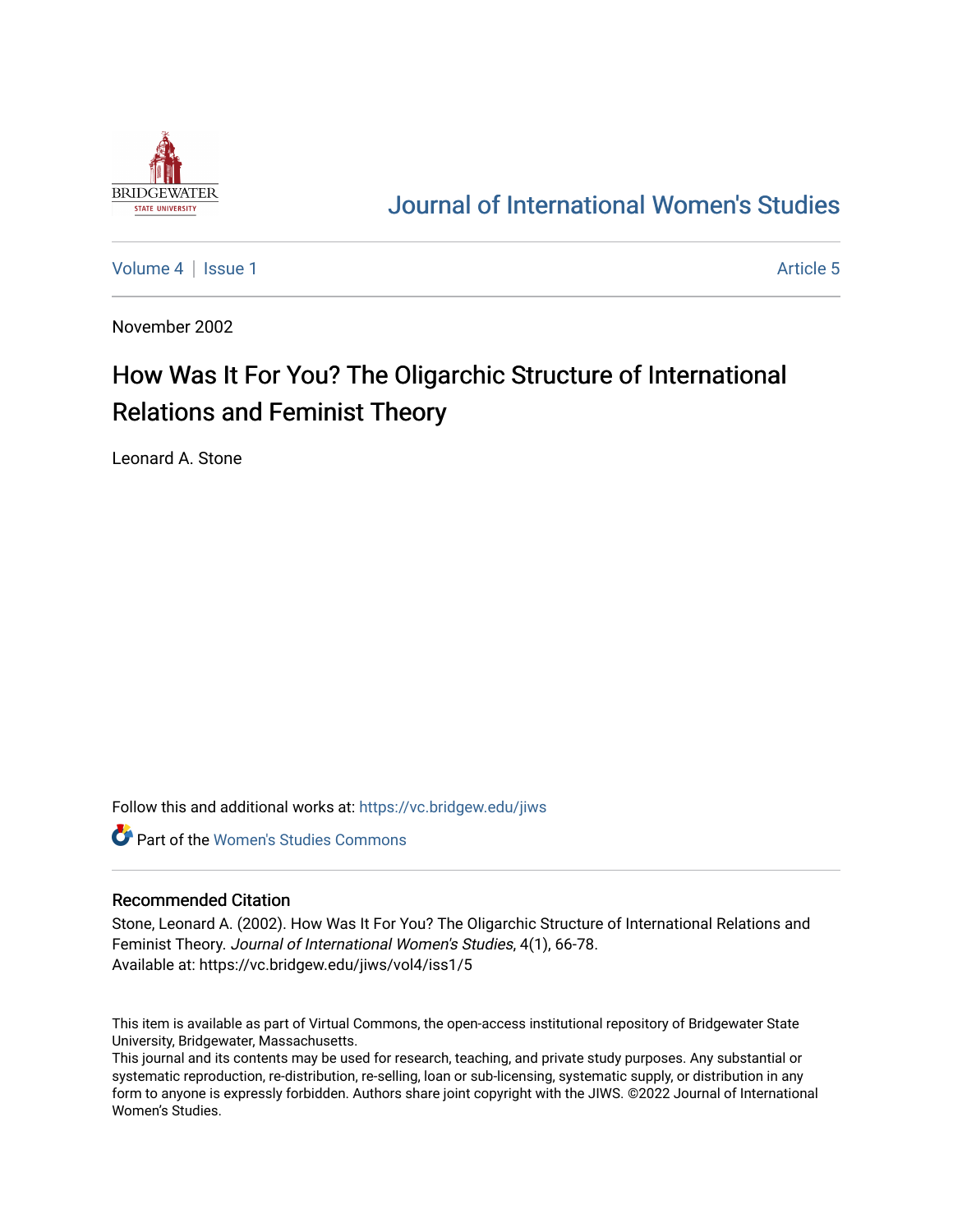This journal and its contents may be used for research, teaching and private study purposes. Any substantial or This journal and the completion (Was It For You? The Oligaring and private stapy Reposites App Sepsianial or<br>systematic reproduction, He distribution, 96-Selling, 10an or 2016 he nonling, systematic supply or distribution to anyone is expressly forbidden. ©2002 Journal of International Women's Studies.

#### **HOW WAS IT FOR YOU? THE OLIGARCHIC STRUCTURE OF INTERNATIONAL RELATIONS AND FEMINIST THEORY**  By Leonard A Stone<sup>1</sup>

#### **Abstract**

It is my purpose to show that radical humanist and feminist theorising have much to offer each other. Central to this article's thesis is the oligarchic structure of international relations; that is, a small, oligarchic clique of states exercising power in its own interests to the detriment of the overwhelming majority of the world's population. The core position and borders of radical humanist theorising are examined, along with an assessment of some of the major the theoretical divergences between radical humanist and feminist theorising. Areas for theoretical alliance are also located which indicate the necessity of an inter-disciplinary approach that takes into account Third World liberation and the Green movement. A review of world government literature is noted, along with a review of contemporary examples of mainstream International Relations publications which continue to avoid the feminist standpoint, or relegate feminism to a subsidiary position – and the faulty theoretical positions of Anthony Giddens and the pro-polyarchy perspective. The conclusion considers the benefits of cross-theoretical dialogue between feminist theory and radical humanist theory.

*Key Words*: Oligarchy, Humanism, Feminism.

#### **Introduction**

You may find that you believe in the theory of feminism, but you do not see yourself fitting into the branches of feminism… You can believe that women and men should be politically, economically and socially equal for your own reasons and hold your own ideas pertaining how you can make that happen. If that is the case, then generally you can consider yourself a feminist" - Feminism Theories Defined $<sup>1</sup>$ </sup>

"Humanism believes in a far-reaching program that stands for the establishment throughout the world of democracy, peace, and a high standard of living on the foundations of a flourishing economic order, both national and international" – Humanism Defined  $<sup>2</sup>$ </sup>

An emancipatory discourse on international politics, rather than a rationalising one, critically analyses the conservative stance of foundational International Relations (IR) theories such as realism (the politics of power) and international liberalism and in particular their lack of theoretical focus on the oligarchic structure of international relations. With regard to the global, anti-democratic nature of the prevailing system of international relations, emancipatory discourses such as feminism, Marxism and radical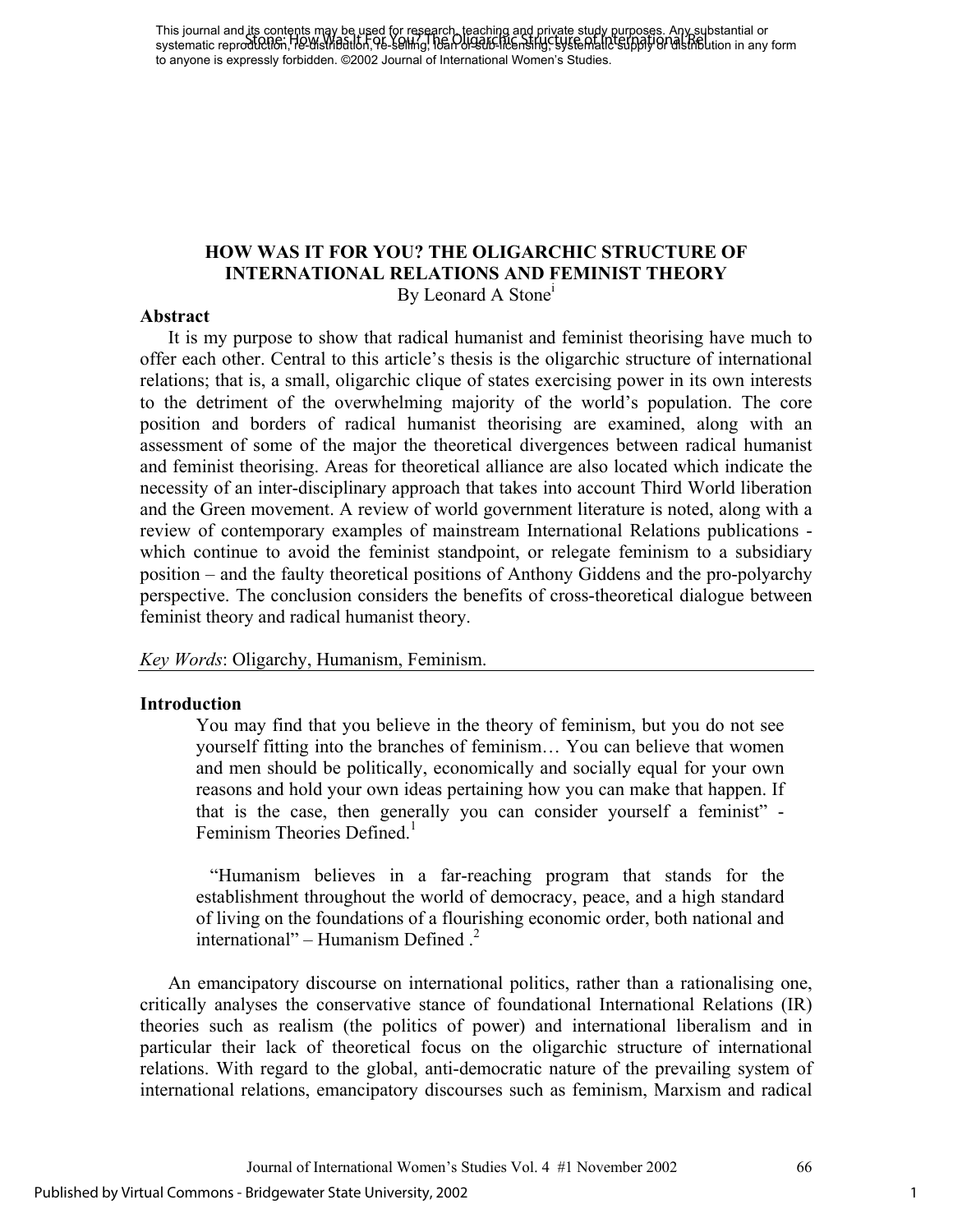humanism differ, for example, on the fundamental global strategy of how to replace the present (oligarchic) structure with a more democratic system; they differ over the fundamental democratic units that are to be set in place.

The proclivity of the world system of politics to incline towards oligarchy rather than democracy remains of paramount importance in the radical humanist perspective. In practice this means that a clique of states – The West (Britain, France, and the USA) along with China and Russia – "lord it over", *politically*, the other 180 or so nation-states (recognised by the United Nations (UN)) which make up the formal world system of states.

However, realist texts strategically deploying the concepts of *sovereignty* (of the nation-state) and *anarchy* (epitomising the world system in which a world government is absent), on the contrary, argue from the point of view of the "inevitability" of the contemporary world system where a small grouping of states hold sway. Even a state's external security is safeguarded by the anarchic nature of the world system of politics, as the realist argument runs, for it leaves the state with the liberty to defend its security either through its own resources or by becoming a member of a strategic alliance.<sup>3</sup> This conservative and pro-status quo ideology of international relations runs counter to criticisms of the oligarchic structure of international relations which see a real potential for change; that is, for international democracy whereby all states and their populations are equal participants in a democratic world order.

The one-world liberal humanist call for the democratisation and empowerment of the UN - as a first step to toward democratisation (an emancipatory goal ultimately aiming for a federal, democratic world government) - lacks emancipatory potential if the unjust international world economic order is left largely in place. Such an international economic order leaves, for instance, one billion people living on less than 1\$ US a day: the cruel disposition of an international political and economic order functioning in the interests of a minority of powerful states.

 A more radical humanist discourse critically examines the predatory global economic strategies of a small and closed oligarchy of a handful of militarily and economically powerful states and proposes a twin track remedy: democratisation of international relations at both the political and economic levels.

However, the theoretical cut-and-thrust of the radical humanist perspective is positioned at the level of the political. Theoretically robust critiques of the international *economic order* on the other hand are located more in the field of radical (under)development studies. Radical humanism nevertheless calls for a global redistribution of wealth citing the Universal Declaration of Human Rights, *Article 25*, which states that everyone has the right to a standard of living adequate for the health and well-being of individuals and their families, including food, clothing, housing and medical care and necessary social services.

Feminist theory in IR studies share some theoretical borders with the radical humanist position; particularly on the entrenched distribution of power that excludes women and the working class from the public sphere. This feminist standpoint has a theoretical pedigree that can be traced to early modern proto-feminist theorising evident, for instance, in the writings of Mary Astell and especially in writings opposing the classical liberal position of Locke and Milton.<sup>4</sup> In other words the appeal of freedom from domination has been, and is both a feminist and radical humanist preoccupation. At other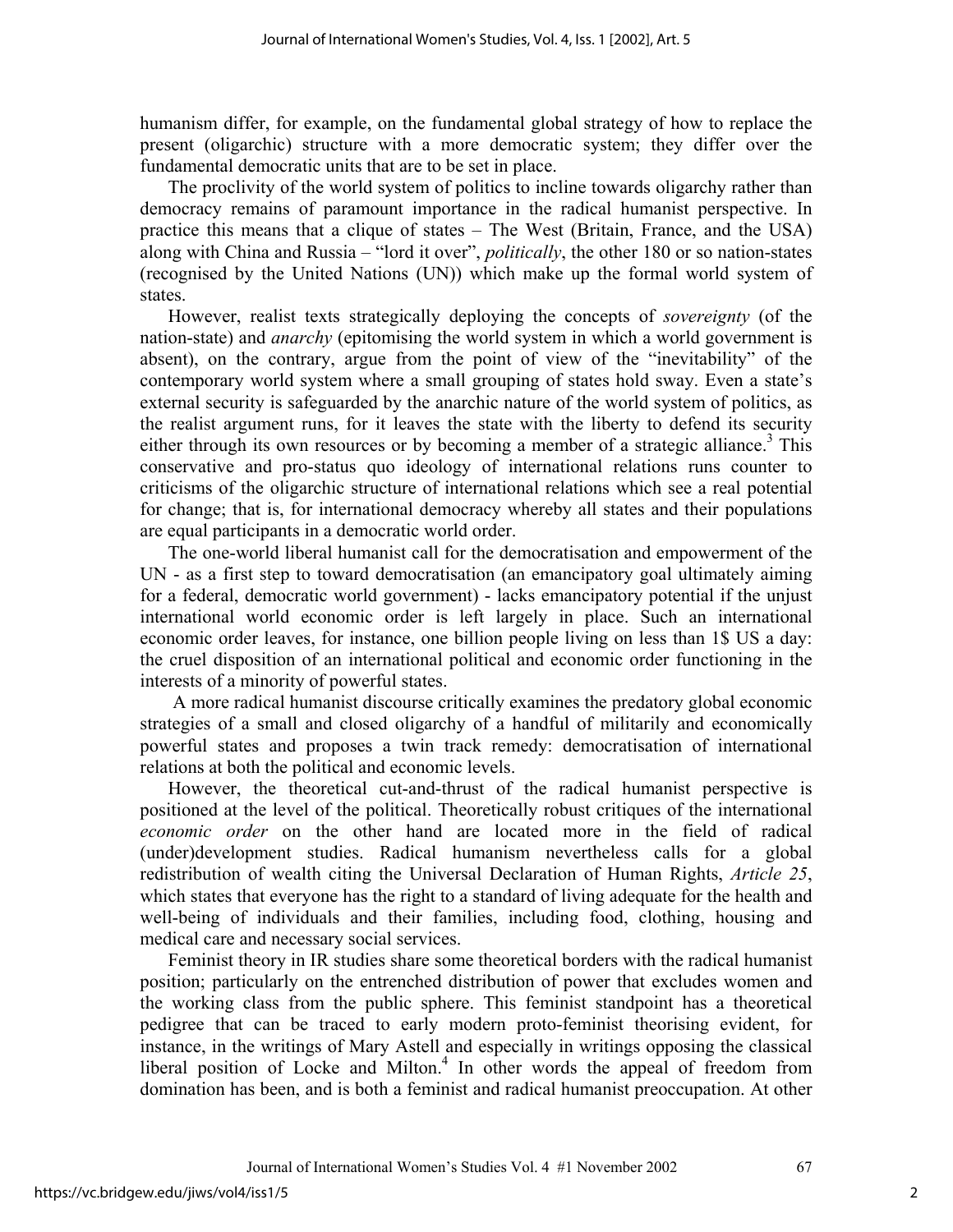sites and locations of analysis, however, theoretical incongruence is in evidence. A most glaring example here is radical humanism's lack of attention to the gender system, which from the feminist standpoint always privileges the masculine over the feminine and which has the direct effect of enabling men always to occupy positions of social and political power (historically and cross-culturally) to the detriment of women. A broad theoretical dialogue between these two standpoints is thus required. The oligarchic structure of international relations forms an appropriate point of departure.

#### **Radical Humanism and the Oligarchic Structure of International Relations**

Jayantanuja Bandyopadhyaya typifies the radical humanist critique of the prevailing mode of international relations – i.e. a pro-democratic ideology of international relations.<sup>5</sup> Humanist credentials of a secular character permeate this perspective, particularly its optimistic emphasis, in the last analysis, that human beings possess the power to solve political problems through reliance primarily upon reason and political will. It also encapsulates humanism's stress on freedom and progress (economic, political, cultural and ethical) of all humankind, irrespective of nation, ethnicity or religion. The use of democratic procedures including full freedom of expression and civil liberties throughout all areas of economic, political, and cultural life remains paramount in humanist discourse. Above all else, and most pertinent for this article, humanism believes in a farreaching socio-political programme for the establishment of democracy on a global scale and a flourishing, sustainable economic order. Occupying the central plateau of radical humanist theory is its broad critique of mainstream contemporary IR theory.

The radicalism of this humanist standpoint, moreover, is positioned outside of liberal internationalism, which is critically viewed as being "blind" to imperialism and its own ethnocentrality. Occupying the commanding heights of the radical humanist position is the thesis that the contemporary international system is anti-democratic and oligarchic in structure, and has been so for the last two hundred years, since the Congress of Vienna in 1815. Bandyopadhyaya argues, "A small and closed oligarchy of militarily and economically powerful states informally governs the vast majority of states through its predatory global strategies in the name of state sovereignty and international anarchy. But in spite of their advocacy of democracy for all states at the national level, the governing oligarchy of the international system strongly opposes any proposals for international democracy".<sup>6</sup>

In this view the prevailing international system of world politics is characterised by acute asymmetry (unequal and exploitative relations between core states (oligarchy) and the periphery states (rest), and is in reality shot through with gross political and economic injustice. This world system is overseen by a hegemonic and predatory oligarchy. In short, the Permanent Members of the UN Security Council (P5) function as a political oligarchy; along with an overlapping clique of states who control the world capitalist economy, the G7 (and not the now renamed G8 properly) grouping of developed states: Britain, Canada, France, Germany, Italy, Japan and the United States. Russia, with an economy merely the size of Holland, made up the G8 grouping officially in June 2002 for strategic rather than economic reasons.

Radical humanist theory positions itself opposite realism's fundamental a priori –i.e. the international system as fundamentally *anarchical*. Radical humanists posit the thesis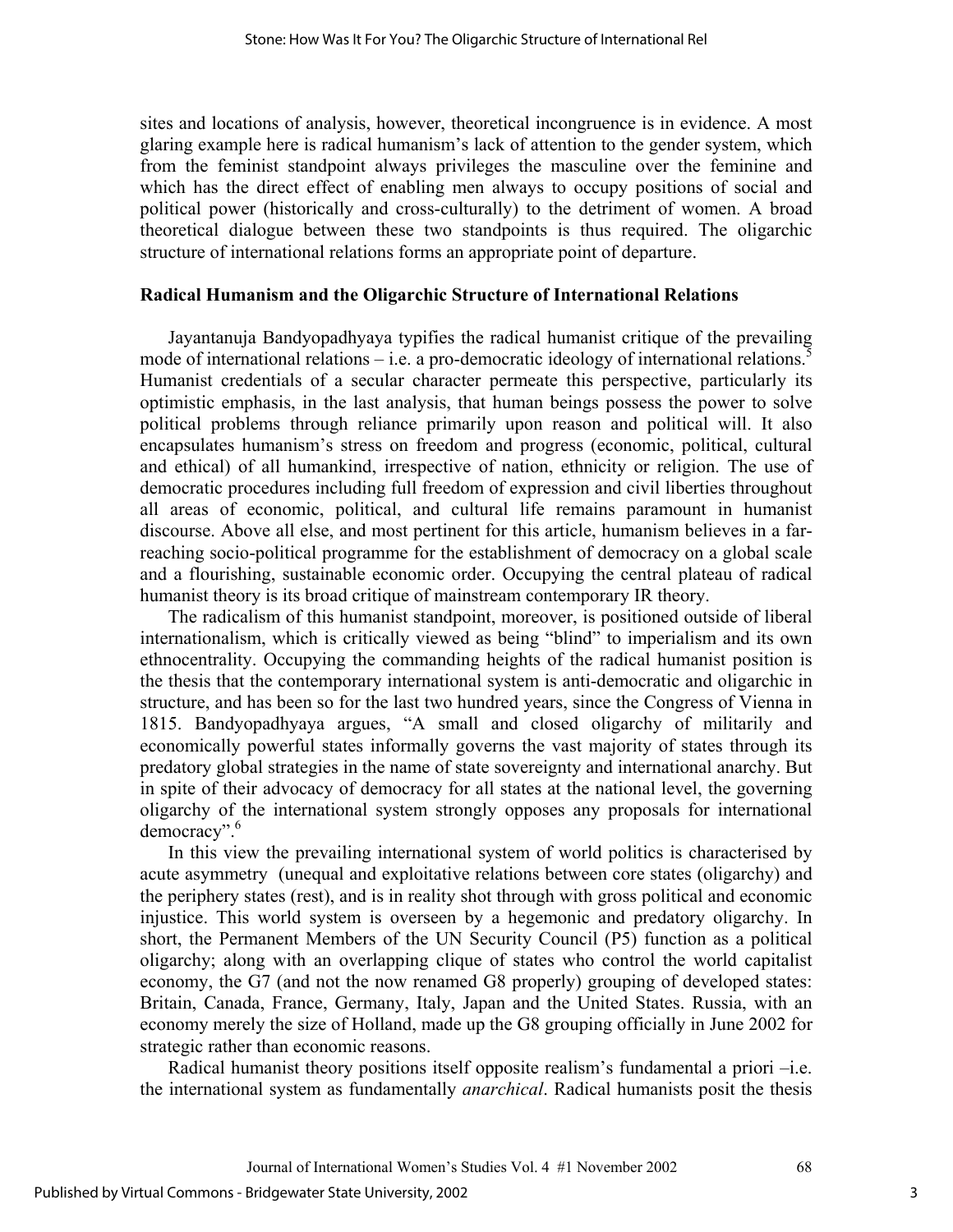that "the [realist] paradigm of international anarchy is only an ideological camouflage for the rationalisation, legitimisation and perpetuation of this undemocratic and grossly unjust international sysytem".<sup>7</sup> This idea of international anarchy, moreover, simply allows a form of justification for states to pursue selfish national interests to the detriment of international interests and especially developing states. And it is the idea of the sovereign independent state pursuing its own interests, which continues to dominate world politics.

Even non-state actors in international relations, including transnational corporations and nongovernmental organisations, for example, function across national frontiers *only* with the approval of the state, often as agents of the state. The UN itself, moreover, was conceived as a clearinghouse for the conflicting national interests of sovereign states, rather than a superstate global regulatory authority that would restrict state sovereignty in any manner.

Recognising nonetheless that processes within the international system have become transnational and global during the last fifty years or so, the problematic of globalisation is skirted rather than defined in radical humanist theory. Despite this oversight the guiding thread of the radical humanist position, its principle aim, remains political equality. Political justice (emanating from global political equality) can be realised only when international organisations, and especially the UN, make qualitative progress in the direction of globally constraining powerful states. The UN furthermore would require major amendments to its Charter which has been rendered virtually impossible by the stubborn and adamantine opposition of the P5 states and their strategic allies. Opposition, that is, to giving greater chances to the states and populations outside of the P5 and "G7". None of the P5 states has proposed the democratic transference of security functions, wholly or partly, from the Security Council to the General Assembly, (the democratisation of UN decision making), or indeed a wider democratic and regulatory role for the UN. Notwithstanding this critical point, it is only by major reform of the UN that, as David Held notes, "cosmopolitan democracy" (international democratic governance) can be established.<sup>8</sup>

The radical humanist position occupies an ideological space shaped by emancipatory rhetoric. Significantly, and occupying the lowlands of radical humanist narrative are repeated conceptions of its own moral (political equality) and interventionist platform. Bandyopadhyaya again: "The virtually unlimited support extended to this oligarchic international system by those very states which proclaim democracy to be a universal principle of political organisation in human society is the most glaring paradox of international relations…The oligarchic international system brought into existence by the ruling classes of the militarily and economically powerful states does not, however, enjoy the support of all sections of world public opinion".<sup>9</sup> A problem for radical humanists is that their call for world government enjoys scant support from all sections of society.

The point here, nevertheless, is not to box-in radical humanist calls for a world government, to simply pigeonhole them as idealists or utopians. For this confrontation is played out in competing paradigms elsewhere and needs no further comment here. It is, more to the point radical humanism's pokerfaced political critique of what are essentially prevailing power interactions positioned, lopsided and in favour of the West and found at the confluence of core (politically and economically powerful states) – periphery (the rest of the world's populations) relationships. This poignant perspective, theoretically lacking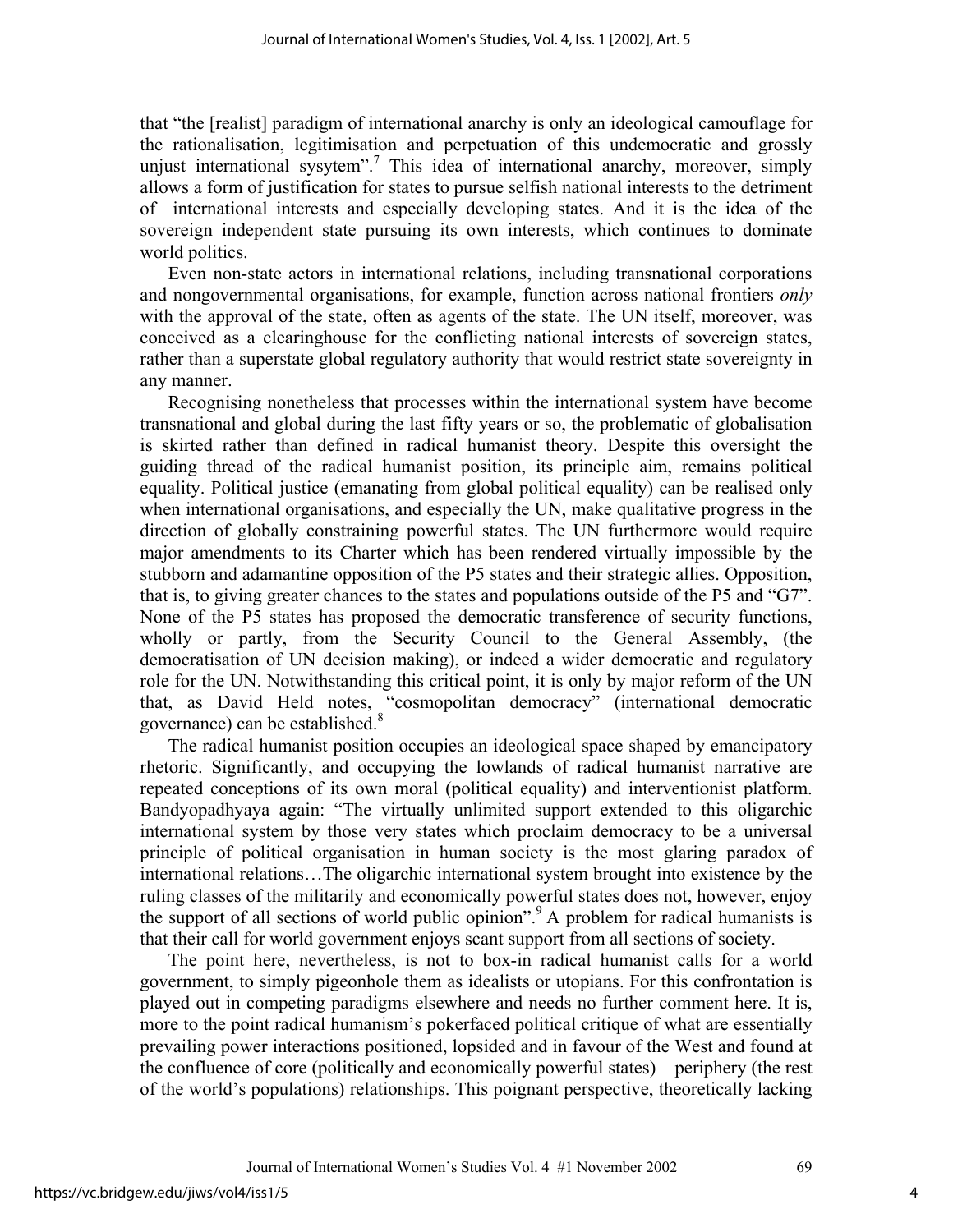complexity, still manages to (re)present an alternative radical theory. Its alternative, radical strength lies in its normative critique of the unfair "balance" in international relations, rather than its utopian call for world government (not to be confused with "world society").

The topography of radical humanist discourse is a shifting, fertile canvas and is marked by flexible theoretical borders. These borders are sharpened when it focuses on Third World liberation. The Marxist conception of the international class struggle can be and is theoretically extended and applied to the international struggle of the oppressed and exploited class of Third World states. However, as part of the struggle for political equality, radical humanism is less class-focussed than classical Marxism and is rather an inclusive political ideology centred basically on the liberation of the world's marginalised, the majority who are women. This interventionist stance is what motors the radical humanist engine. But how does feminist theory sit with the conception of an oligarchic structure of international relations?

#### **Feminist Theorising**

Core feminist theorising in IR consists of a critique of male-centred thinking, an analysis of gender and an analysis of conditions for women in the world. Questions of identity, patriarchy and exclusion are central to the concerns of feminists. Feminist perspectives on international relations have provided a distinctive foci and agendas, in particular highlighting the extent to which masculinity has distorted conceptions of power and epistemology within the discipline. Moreover, and as Rebecca Grant notes, feminist theory has developed alongside IR theory since the end of the First World War and the successful movement for women's suffrage in the UK and USA in particular.<sup>10</sup> Particular aspects of feminist challenges to the authority of IR knowledge shed light on the construction of feminist theory. In terms of global scope both feminist and radical humanist theorising on IR paint a broad canvas. Wendy Brown expresses an instance of feminist theorising and the breadth of feminist thought by arguing that everything in the human world is a gendered construction. $11$ 

Women's political struggles against marginalisation and exclusion from status-quo public power impart a strong objectivity to knowing because women often have the most to gain from developing critical understanding ('knowing from experience') of exactly how the world which oppresses them is constructed, and how it might be reconstructed.<sup>12</sup>

The political struggle for women's equality has by implication become part of the Third World liberation struggle given that the overwhelming majority of the world's marginalised women are found in these states. Working class women are at the core of these populations. Political unity of the world's oppressed, furthermore, is a political prerequisite for a world democratic government. Women, gays and lesbians, the working class and other marginalised groups require political unity, and indeed the political will to engage in a progressive global agenda in order wrest political control from the international oligarchy. Development seen as a human right and post-colonial sustainable development unites feminists and world government perspectives in the Third World, but there is a further accommodation that encourages a shared space, a core platform of understanding, between the feminist and world government perspective. In recent years gender-sensitive research into international development in the context of the "North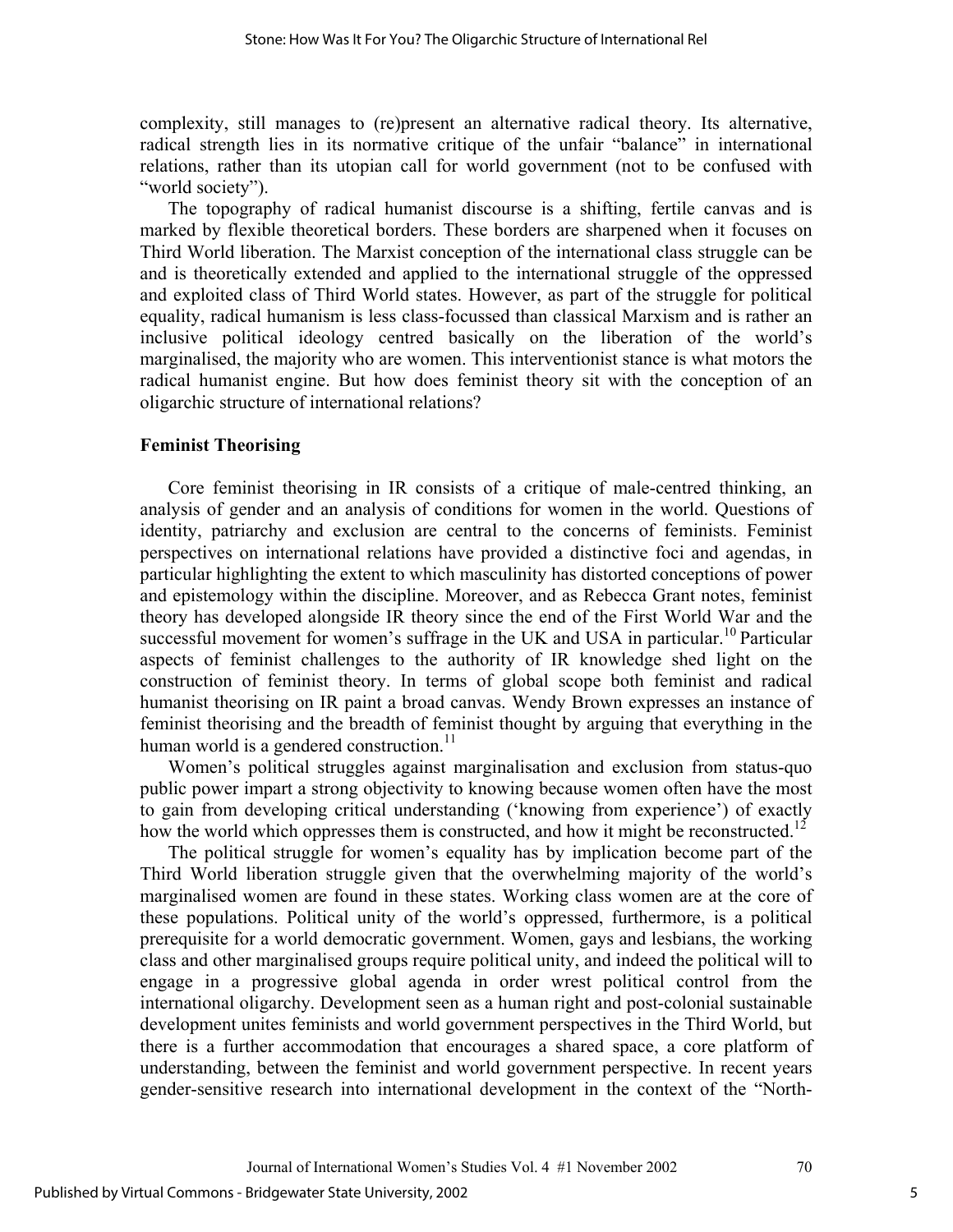South" divide demonstrated the importance of taking gender into account.<sup>13</sup> This suits radical humanism's traditional, (albeit theoretically underdeveloped) recognition of women as a global disadvantaged group, owning one percent of the world's property and resources, while performing sixty percent of the labour and forming the majority of refugees, illiterate and poor persons. Both perspectives are supportive of collective activism, moreover, which creates alternative values that motivate broad community resistance and empowers people to take control over their everyday lives.<sup>14</sup> Women's regional networking is an essential element in this empowering project. However, differences remain, particularly with regard to gender-biased, critical non-feminist theories of world politics.

Like mainstream IR theories, the discourse of radical humanism overlooks the private sphere of the family household because it is submerged within the "domestic analogy" itself.<sup>15</sup> Notwithstanding this "blind side", a major theoretical fissure remains between feminist and radical humanist theorising on world politics.

From one feminist standpoint, the traditional generic units of analyses underpinning radical humanism's analysis of world politics - nation-states in the context of an international system – are seen as gendered social constructions which take specifically masculine ways of being and knowing in the world as universal. A particular focus on the gendered agency of the state in IR exposes the *patriarchal logic* of the radical humanist approach, and in particular its conception of women's agency which fails to recognise its diversity, which is absolutely essential to, but politically repressed in radical humanist discourse. Feminist standpoints on the state also generate a theoretical difference with radical humanism. Feminist theory in IR views sovereign relations with other states, as well as man's relation to woman inside states, as defining the internal constitution of sovereign man and sovereign state. Masculinist domination is integral to and institutionalised within the state-system. Radical humanism has yet to seriously engage with these criticisms.

And yet obvious points of congruence remain evident as both theories oppose foundational "givens" in the field of  $IR$  – anarchy and sovereignty – and both search for models of human agency emanating from marginalised positions including women, the colonised, and people of colour's resistance. Unlike radical humanists, however, a number of feminist scholars of  $IR^{16}$  continue to analyse the "gender-specificity" of the constitutive (socially constructed) concepts (power, rationality, security and sovereignty) that underpin the levels of analysis in IR and in realist theory in particular. Radical humanists on the other hand remain locked in non-gender analyses of anti-democratic, core (rich) – periphery (poor) power configurations.

Feminist theory opposes the gendered, oligarchic structure of international relations, and just as radical humanism uses key concepts such as "power" and "rationality" as building blocks of explanation for a theory of international relations, there is nothing inherent in the terms themselves which suggest, according to Ann Tickner, that feminist theory may not use them as building blocks.<sup>17</sup> Both feminist theory and radical humanism IR theory simply reject their narrow and exclusionary meanings in mainstream IR theory and practice. But radical humanism's radicalism ends abruptly here. With an *underdetermined* focus on women's struggles and rights it belies a skewed theoretical stance. It needs to accommodate feminist theorising on gender systems, which is typically and surprisingly relegated to a sub-text within radical humanism's grand narrative.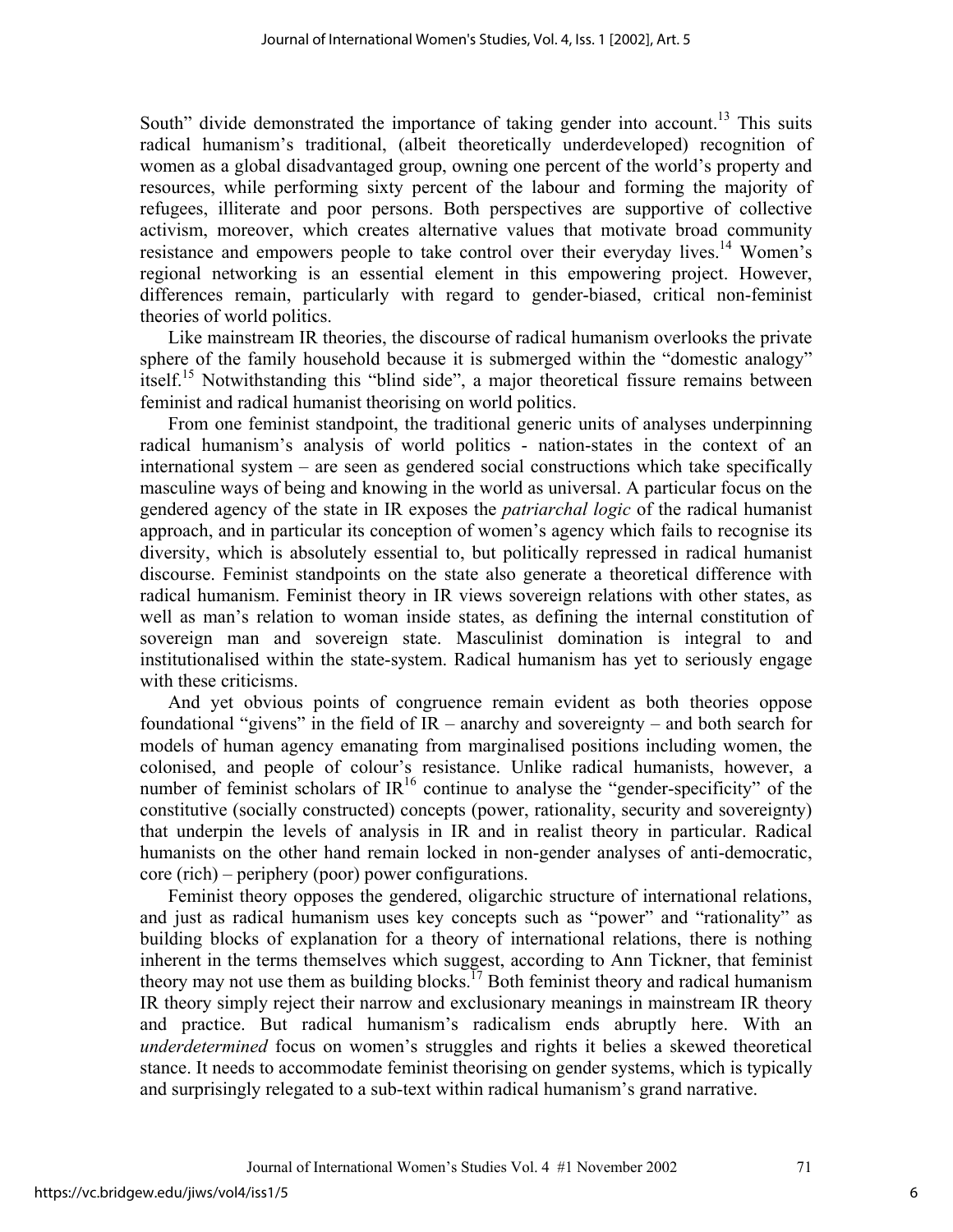A poignant site of feminist theory, then, houses the critique of male-dominated scholarship in the field of IR, scholarship which in general does not include concrete subjectivity as a theoretical consideration, preferring instead abstract objectivity – a sexist academic trait. The stance of objectivity is exposed in feminist theorising as androcentric for claiming universal validity, when it is actually only congruent with elite male perspectives and masculine attributes.<sup>18</sup>

A second, orthodox feminist point for the radical humanist to bear in mind is that the act of theorising is itself a conscious practice inescapably implicated with power. To exclude women from, or to treat them as a periphery concern for the grand project of abstract theory has profound implications, especially for liberal ideology. Liberals, along with radical humanists and pluralists of all shades are implicated in this "grand neglect". One liberal defence is that such theorising is in danger of being *overdetermined* by gender, as is feminist theory in general. As an essentially contested political-theoretical movement, feminism, as Ann Snitow eloquently states, "expresses the paradoxical tension between needing to speak and act as women *qua* woman, and needing an identity not overdetermined by our gender".<sup>19</sup> A glaring theoretical divergence is evident here. Taking the radical humanist position on the possibilities of overdetermination, sympathetic voices may be heard from postmodern feminism. Christine Sylvester, for example, has relinquished the pure feminist standpoint position that women's experience can constitute the grounds for a more critical and universal theory of IR, in favour of multiple feminist standpoints as a theoretical point of departure.<sup>20</sup>

Radical humanism has flexible theoretical borders and has the potential to accommodate the feminist standpoint. It is with postmodern feminism, however, where radical humanist theorising will attend the theoretical get-together. This entails intersubjective discursive conversations between feminist standpoints and liberals and radical humanists who are not theoretically "fixed", but can shift from conceptually narrow positions and engage in learning processes of mutual transformation. Feminist theorising on the other hand needs a systematic theory of the oligarchic structure of international relations.

Currently, within radical humanist theorising there is much theoretical analysis to be done on the gender-specific dimensions of international democratisation and global economic restructuring in a radically interdependent post-Cold War world. For feminist theorising the ongoing challenge is to engage in meaningful research that brings people's lives and struggles back into the field of IR. This is being achieved in part by forging a different relation to global "Western values" through the particularities of identity and place. The marginalised are the overriding concern of both feminism and radical humanism. This is their shared departure point, as is the emancipatory primacy of moving world politics away from the sovereignty of states to the sovereignty of global progressive political movements. It is however at this point that radical humanism may have to swallow the bitter pill of reality. For world government may follow from such a progressive global process, but in a foreseeable future dominated by the state it surely will not.

#### **International Relations: how is it for you?**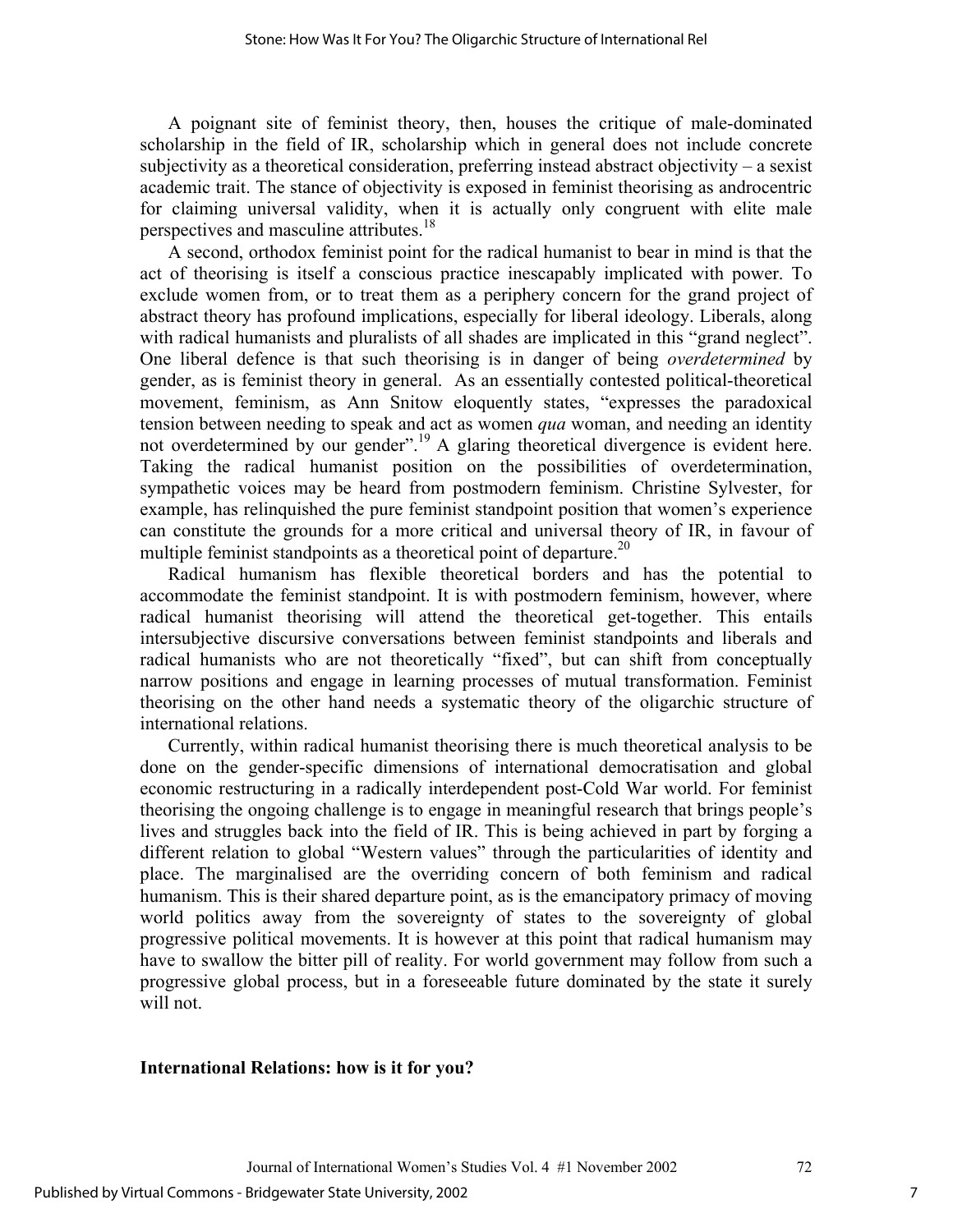Both feminist theorising on IR and writings on the oligarchic structure of international relations share a further, exploited position: under representation in contemporary IR literature. Governance, for example, is an academic growth industry and offers an important organisational focus for inter-disciplinary work. And yet feminist theorising and theories on the oligarchic structure of IR are underrepresented. Take a state-of-the-art contemporary work, *Debating Governance: authority, steering and democracy* (2000), edited by Jon Pierre. This collection includes Paul Hirst, who gives a magisterial review of the nature, scope and significance of governance. Other theorists such as Guy Peters, Rod Rhodes, Gerry Stoker and Andrew Gamble join him. Not a single focus on the oligarchic structure of international relations is present; and there is a notable absence of feminist theorising. The issue of the state in IR is similarly dominated by paradigms that are marked by an absence of emancipatory themes. Naom Chomsky's recent work on US militarism, economic imperialism, and American-led globalisation – *Rogue states: the rule of force in world affairs* (2000) - suffers the same fate; as does both John M. Hobson's contemporary work, *The state and International Relations*  (2000), and in the specialised field of international co-operation for democratisation Peter Burnel's (editor) contemporary writing, *Democracy Assistance: international cooperation for democratisation* (2001).

Rather than positing the question to radical humanist theorists that appears in the title of this article, "how was it for you?" it is, rather, more pertinent by inverting the tense of the question to read: "how is it for you?" The answer, as far as analyses of the oligarchic structure of international relations is concerned, is "not so good". Although analyses of the oligarchic structure of international relations are present in sections of idealist theoretical posturing, such posturing is nevertheless teeming with a priori idealist world government pointers. This liberal, world government ideological standpoint has a  $20<sup>th</sup>$ century pedigree in mainstream publications and is particularly strong in the early 1940s and early 1960s. These works include W. B. Curry, *The Case for a Federal Union*  (1941), Alan D. Russet, *Strengthening of the Framework of Peace* (1950), C. H. Mangone, *The Idea and Practice of World Government* (1951), J. A. Borgese, *Foundations of the World Republic* (1952), Frederick L. Shuman, *The Commonwealth of Man: An Inquiry into Power Politics and World Government* (1954), George Liska, International Equilibrium: *A Theoretical Essay on the Politics and Organization of Society* (1957), and Grenville Clark and Louis B. Sohn's elaborate and sophisticated work, *World Peace Through World Law* (1958, 1960).

A section of scholars and intellectuals belonging to the Green political movement now carry the world government torch, including William Ophuls, Robert Goodwin and Robya Eckersley. These Green theorists advocate the creation of a global regulatory authority for the efficient and just management of the global ecosystem.<sup>21</sup>

Thus, the dearth of literature on the oligarchic structure of international relations runs in obvious parallel with the absence of feminist theorising on the oligarchic structure of international relations. Even contemporary standard textbooks on feminism, for example Jane Freedman's book, *Feminism* (2001) omit reference to the oligarchic structure of international relations, and yet at the same time call for "non-essentialising and "nonexclusionary" ways of theorising.<sup>22</sup> Feminist inroads into the globalisation debate on the other hand have made good progress and need no further comment here, except to say that predominantly mainstream male writings on globalisation continue to side step the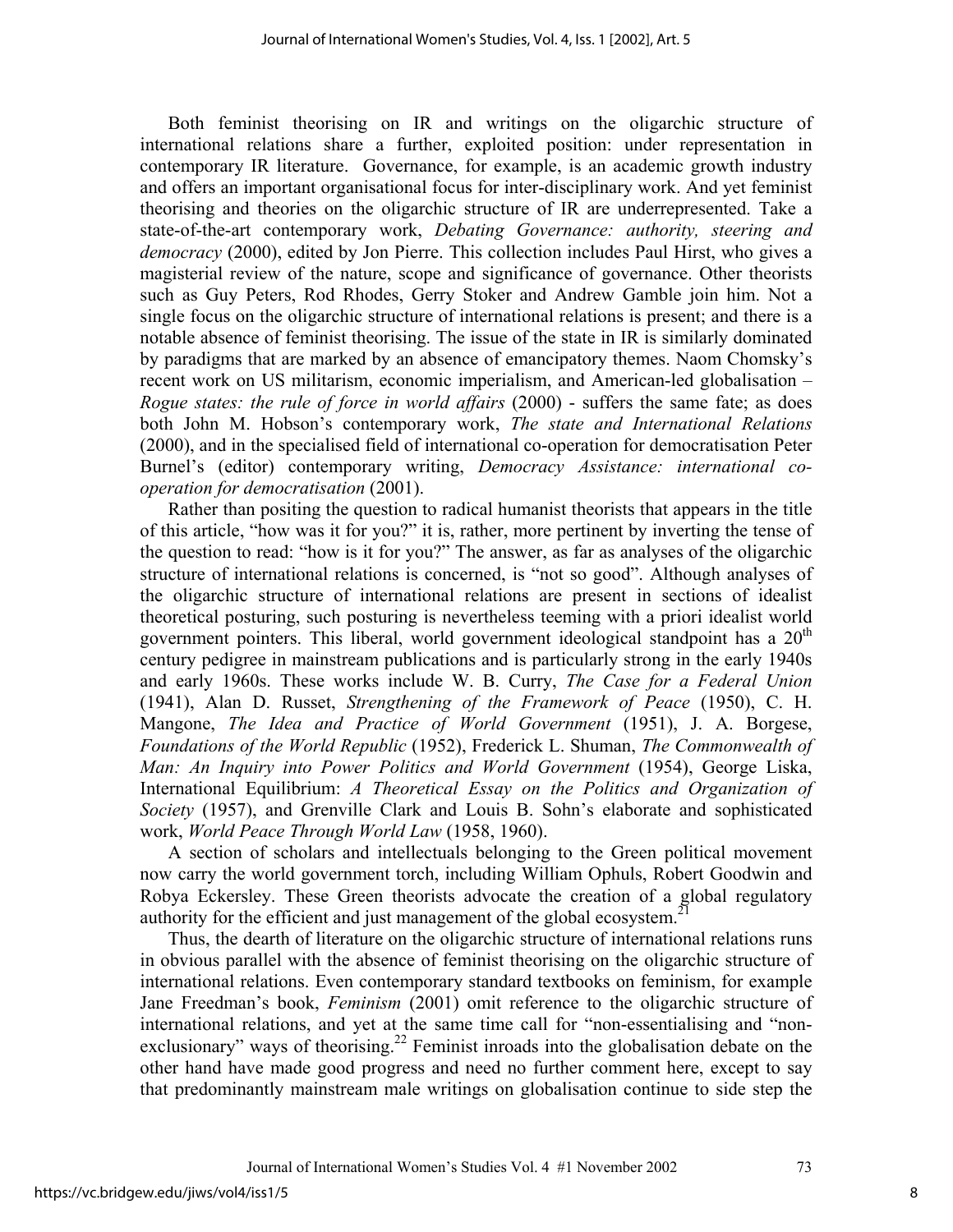feminist concerns. This absence, or "abstention" marks out and weakens contemporary works on globalisation such as Roger Burbach's book, *Globalisation and Postmodern Politics: from Zapatistas to high-tech robber barons* (2001), and Justin Rosenberg's analytically pedantic book, *The Follies of Globalisation Theory* (2001). Marked by their absence of feminist theorising/analysis of the oligarchic structure of international relations, mainstream contemporary works on aspects of IR continue, therefore, to be plagued by theoretical naivety. Publications on Human Rights and Non-Governmental Organisations (NGOS) – e.g. Claude E. Welch's (editor) contemporary study, *NGOS and Human Rights (2001)* – in the main lack a serious feminist focus/international relations as a structured oligarchy perspective. Even mainstream studies on environmental security are lacking in this theoretical scope – e.g. Jon Barnett's first, contemporary work, *The Meaning of Environmental Security: ecological politics and policy in the new security era* (2001). Contemporary IR discourse, in the final analysis, is in need of feminist theorising on the oligarchic structure of international relations. In this theoretical endeavour feminist discourse on the condition of women need not shift its emphasis on women's equality; unlike radical humanism which needs to revaluate its subsidiary approach to woman's rights and to (re)postulate feminist standpoints in its endeavour to make an alliance with feminism(s). In so doing the answer for radical humanism to the question posed above - "how is it for you" - then becomes one, at the least, of "It's more complex, but theoretically more liberating when in alliance with feminism". In other words, "it's good for me".

#### **Theoretical Standpoints**

From one aspect, the emancipatory appeal of radical humanist and feminist discourse is centred on the concept of *interest*. These two ideologies of emancipation speak with one voice when it comes to the exploitation of the world's marginalised people and against world politics system lopsided in favour of global corporate interests and the developed states (West) in general. The championing of the interests of the dispossessed the ideology of empowerment - unites both theoretical positions at their broadest: a "theoretical affinity". In the context of globalisation, moreover, the suspicion for both stances is that texts in the liberal mould remain essentially just that: male/liberal theoretical perspectives which indeed offer theoretical complexity, but little in the way of progressive feminist/anti-oligarchic substance and clarity.

Various liberal theoretical schemes have recently gained currency and are even presented with a radical alternative appeal, but hardly offer clarity and pragmatism. Anthony Giddens' theoretical schema, for instance, whereby "emancipatory politics" (concerned with material values) are separated and from "life politics", including the demands of feminism and the politics of environmentalism (post-materialist values), lacks both theoretical rigour and offers us a "politics of bewilderment". Identity formation, so crucial in feminist theorising, and offered as a supplementary part of Giddens' notion of "life politics", naively, crudely and inexplicitly excludes economy. This is the direct result of Giddens' theoretical strategy of deploying culture as an exclusive category  $-$  i.e. in his second tier demarcation of what constitutes life politics. We can add to this brief critique the fact that Giddens has postulated the concept of the self ("auto-telic-self") as a shifty restatement of the Kantian principle of the autonomy of representations that determine the will. A liberal conception of the self no less, whereby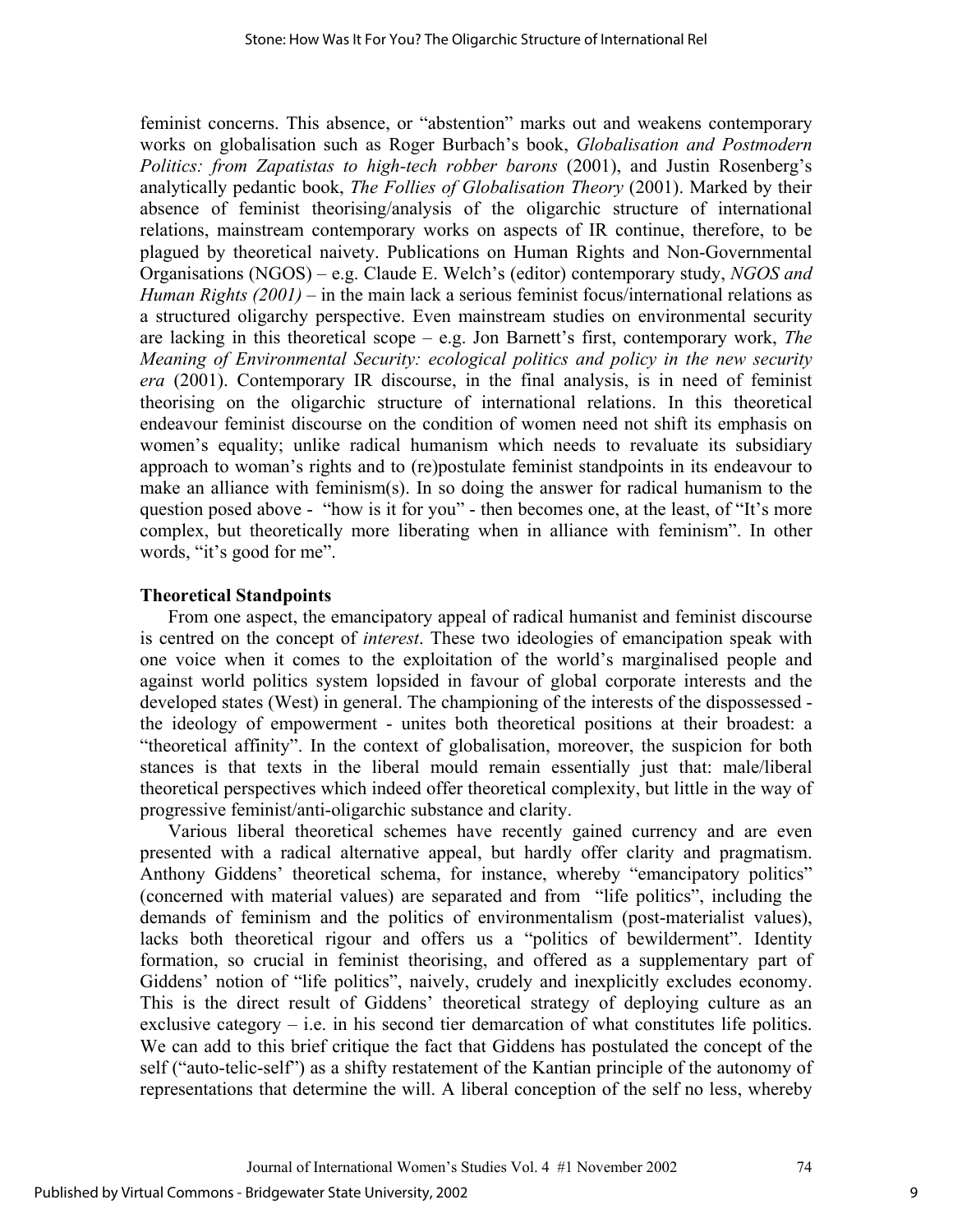we are informed that "ethics of autonomy" guides the self-directing person capable of external agency and internal reformation.<sup>23</sup>

Giddens' liberal and muddied conception of the self can hardly lend itself to the plight of the marginalised in the Third World – the overwhelming majority of the global population suffering gross economic deprivation. Their interests (built around emancipation) are simply not addressed or redressed in a theoretical manner: and they are, if Giddens needs reminding, encased, to a significant degree, within the iron cage of economy.

The main point to note here is that Giddens theorising needs feminising and the promotion of the economy to a sustainable theoretical position. However, although theoretical dialogue is possible with Giddens, the notion of a system of international relations based on the promotion of polyarchy as a viable alternative to oligarchic rule remains out on a theoretical limb. It does not adequately address the condition of women in world politics.

Promoters of polyarchy define the concept as a system in which a small group actually rules, and mass participation in decision-making is confined to leadership choice carefully managed by competing elites. For the radical humanist position, and, in short, the polyarchic concept of democracy, is an effective arrangement for legitimating and sustaining *inequalities* within and between nations (deepening them in a global economy) far more effectively than authoritarian solutions. $24$ 

A Gramscian notion of hegemony is appropriate at this point: one class (or fraction of a class) exercises leadership over the other classes by gaining their *active consent* through ideological values. However, applying the concept of hegemony to international relations is not to imply the domination of one state, but rather to suggest the domination of world politics by the leadership of a transnational dominating elite, an oligarchy that functions to sustain a core of powerful states. Thus, the contemporary world system is characterised by unequal relations between a core of powerful states and its periphery of much poorer states and by a relation of *hegemony* of one over the other. This Marxist contention of power relationships of sits comfortably with radical humanism. This said there is one crucial element missing in this analysis of the structure of contemporary international relations – i.e. *patriarchy*. The global patriarchal order underpins structural inequalities and analysis necessitates the deconstruction of the multiple oppressions, including gender, sustaining the structural and direct violence of the global political-economic system. Radical humanist theorising needs to be alert to this equation in the context of reconstructed theoretical practices which display solidarity with feminism.

Both sets of theorising can form an alliance politically in the face of the increased fragmentation of labour and identities, the increased mobility of capital and the continuing plight the of world's marginalised people. Radical humanism needs to note from the outset the persistent inequality of women compared with men with reference to a global view of the diverse geo-political and economic conditions that have genderdifferentiated causes and consequences.

## **Conclusion**

This article has analysed the topographical terrain of radical humanist theory and in particular its theorising on the oligarchic structure of international relations. It has noted that theoretically privileged conceptions of IR lead to theoretical incongruence and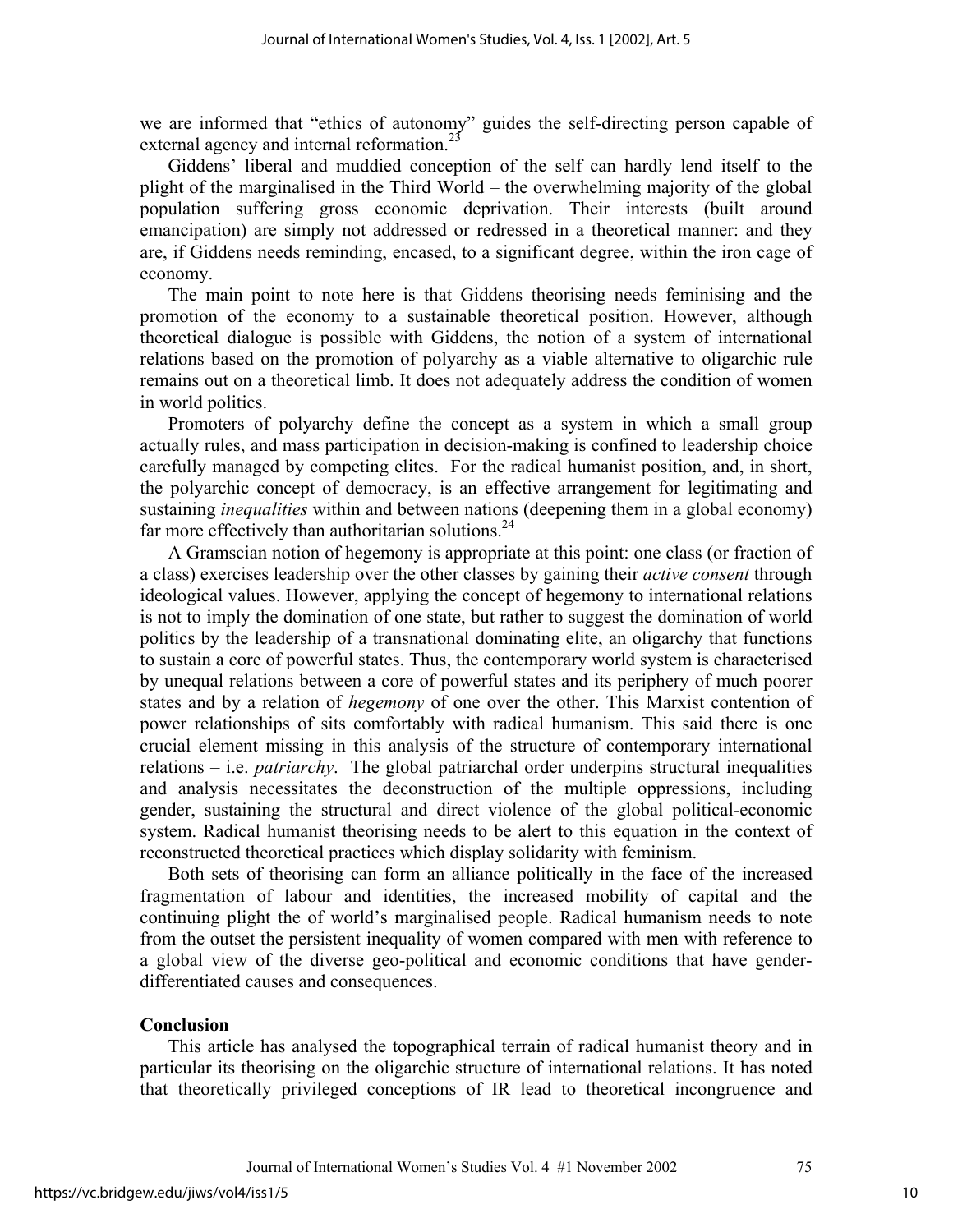divergence between the feminist and radical humanist standpoints. However, considerations that take into account the flexibility of radical humanism's theoretical borders, along with the advent of postmodern feminism indicate the potential both for theoretical leeway and the construction of a feminist critique of the oligarchic structure of world politics. Both emancipatory theories need to negotiate a shared political space. They need not "copulate". Inter-paradigm debate and inter-disciplinary activity is required which also take into account Third World liberation and the Green standpoint. This will be a most significant and pertinent theoretical process and one that in its intentions renders world politics susceptible to humankind collectively.

An absence of dialogue between radical humanism and feminist IR renders both guilty of the charge of theoretical neglect. The promise for both is that such a dialogue will generate theoretical complexity, while further illuminating the obstacles to political power currently faced by the world's marginalised. Emancipatory ideologies need to be in dialogue with each other and the substance of dialogue between these two emancipatory ideologies will inevitably have to revolve around, for example, the promotion of woman's equality, democracy at both the state and international level, progressive global movements, especially those emphasising a new global economic order, and rationalisation of the existing security and developmental functions of the UN.

Spike Peterson notes that the IR discipline continues to avoid conversing with feminist approaches.<sup>25</sup> Within these pages, however, a tentative, broad theoretical dialogue has taken place between two sets of theorising. Feminist theorising quite clearly is in need of an effective theoretical posture on the oligarchic structure of world politics and where it stands with regard to calls for world government. Radical humanism however has the greater of the theoretical challenges.

Paradigms of the oligarchic structure of international relations, including the radical humanist standpoint, need to include the condition of women and gender systems as significant focus points. They need to render the hidden masculine gender of IR theory and practice visible, and demonstrate the difference that theorising on women's inequality makes to the process of understanding world politics. Only then will analyses of the oligarchic structure of international relations offer viable theoretical clarity, balance and a truly alternative and radical understanding of world politics -- an understanding askance of the socialist left and divorced from the liberal position. A theoretical understanding that is particular to both feminist and radical humanist theorising, and which defies conventional definitions such as a "global third way".<sup>26</sup>

In pragmatic terms, and as noted earlier, both perspectives are supportive of collective activism which is intended to create alternative values that motivate broad community resistance and empowers people to take control over their everyday lives. Women's regional networking was cited as an essential element in this empowering project. Grassroots activism in favour of the democratisation of world politics remains an essential pragmatic point. The struggle against global exploitation is 'personal', and involves us all as individuals and as members of our local communities and indeed the global community. One piece-meal way forward is to continue to focus on the strategic goal of attaining further intergovernmental documents on universal human rights, including the social right to development, education, medical care and employment; security against war and environmental disasters. Levels of action or resistance, then, take place on the local and international levels.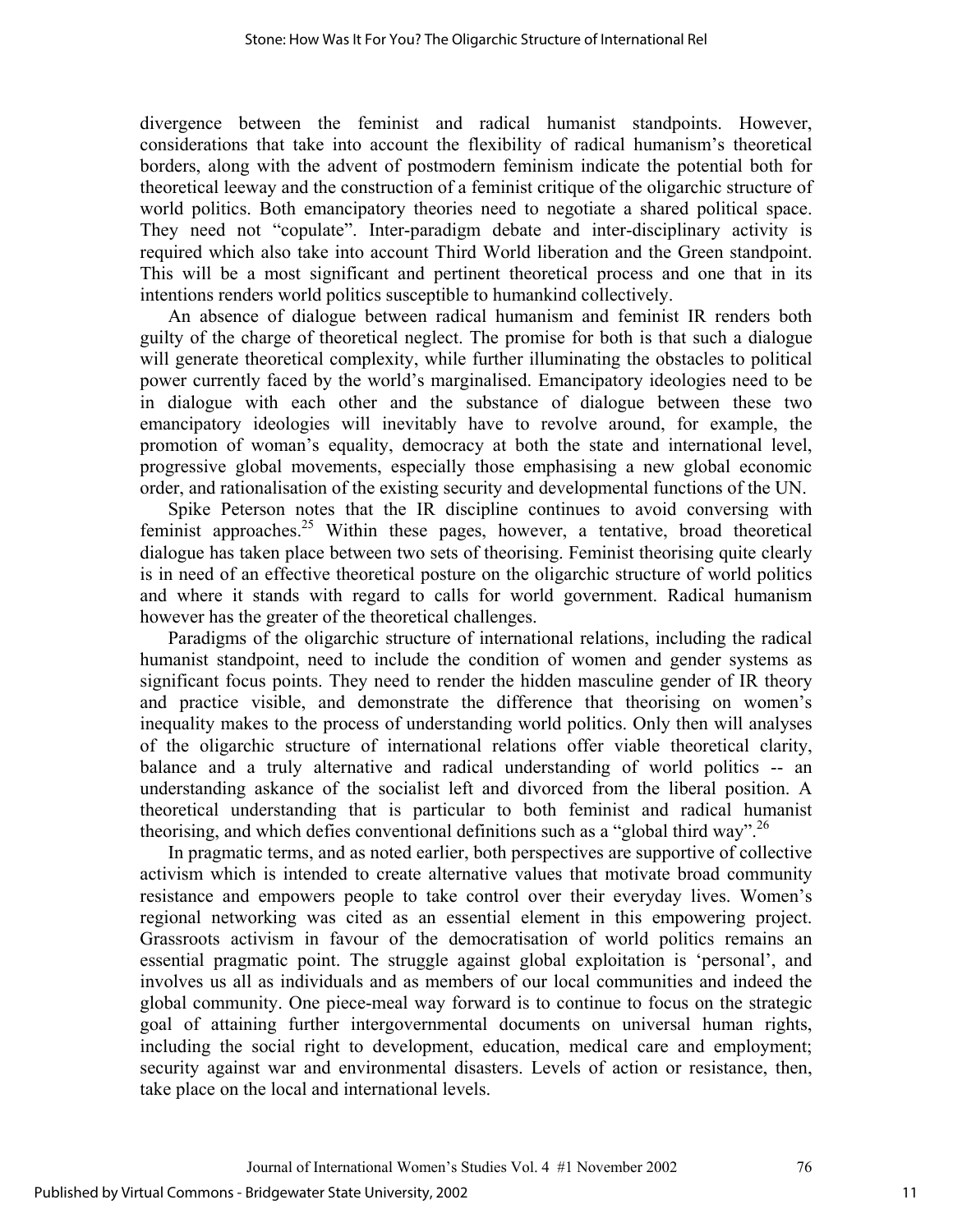At the grassroots level, small farmers, human rights workers, environment groups, aid agencies, trade unionists, minority parties, the landless, networks of fair traders, radical intellectuals, spiritual groups, coalitions of anti-globalisers and women's groups, for example, need to coordinate further their protests. These alternative voices can be labelled a 'people's forum', or Rainbow politics. However, whichever label we use, nothing short of the displacement of the oligarchic structure will suffice if global justice is to be achieved. Essentially the UN needs democratising, finally, and participating states of the UN outside of the oligarchy need to pool their political resources in calling for radical progressive change in the political structure of the UN, rather than hanging onto the coattails of one or other members of the oligarchy.

### **Notes**

<sup>1</sup>. Feminism Theories Defined, *Feminist Utopia*, (http://www.amazoncastle.com/feminism/ecocult.shtml).

2 . Humanism Defined, Corliss Lamont, *The Philosophy of Humanism*, Humanism Study Group, 1997 (http://www.humanists.org/hum\_lamont.htm).

3 . Kenneth Waltz, *Theory of International Relations*, (Reading, Mass.: Addison-Webley, 1979), pp. 111-114.

4 . Mary Astell, *Mary Astell, Political Writings*, p.74.

5 . See Jayantanuja Bandyopadhyaya, *World Government for International Democracy*, (Howrah: Manuscript India, 2002).

6 . Ibid., p. 7.

 $^7$ . Ibid., p. 9.

8 . David Held, (1995) *Democracy and World Order: From the Modern State to Cosmopolitan Governance*, (Oxford: Blackwell, 1995), particularly chapter 12.

9 . Jayantanuja Bandyopadhyaya, *World Government for International Democracy*, pp. 22-23.

<sup>10</sup>. Rebecca Grant, "The Quagmire of Gender and International Security" in V. S. Peterson, (ed.) *Gendered States*, (Boulder: Lynne Rienner, 1992).

11. Wendy Brown, *Manhood and Politics*: *A Feminist Reading in Political Theory*, (Totowa, NJ: Rowman and Littlefield, 1988), p. 25.

12. See S. Harding, "Strong Objectivity", (*Social Research*, Summer, 1994).

13. See Gita Sen and Caren Grown, *Development Crises and Alternative Visions: Third Worlds Women's Perspectives*, (New York: Development Alternatives with Women for a New Era (DAWN)**,** 1986); N. Kabeer, *Reversed Realities: Gender Hierarchies in Development Thought*, (London: Verso, 1994); R. L. Blumberg, *Women, Development, and the Wealth of Nations: Making the Case for the Gender Variable*, (Boulder, CO: Westview Press, 1992).